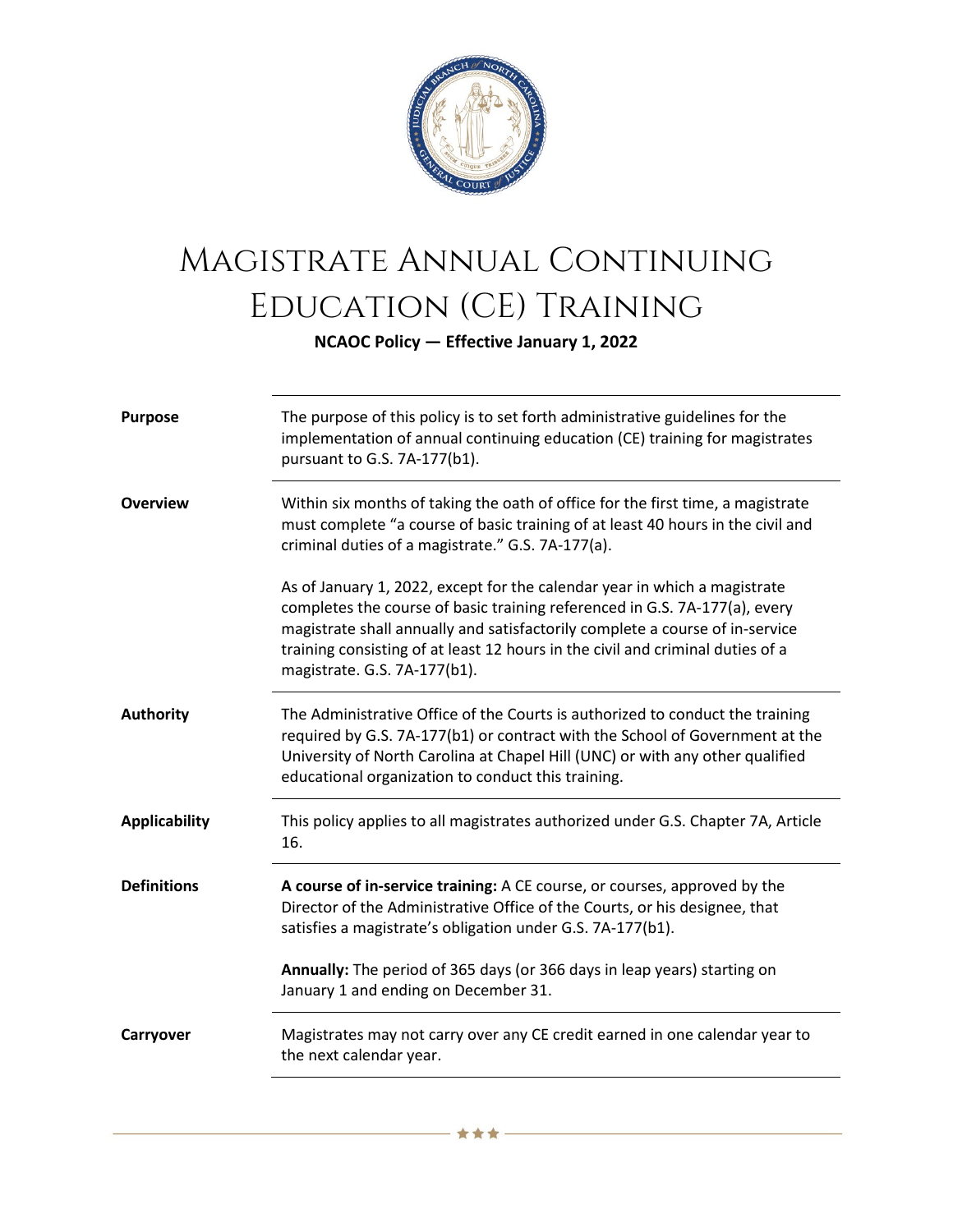

| Noncompletion    | Any magistrate that does not annually and satisfactorily complete a course CE<br>training consisting of at least 12 hours in the civil and criminal duties of a<br>magistrate, including completing courses containing the subjects listed in G.S.<br>7A-177(b1), will not be eligible for renomination. G.S. 7A-171.2(c). Magistrates<br>should plan to complete any required CE training by December 1 during years<br>when a magistrate is eligible for renomination. G.S. 7A-171(b). |
|------------------|------------------------------------------------------------------------------------------------------------------------------------------------------------------------------------------------------------------------------------------------------------------------------------------------------------------------------------------------------------------------------------------------------------------------------------------------------------------------------------------|
| <b>Records</b>   | The Administrative Office of the Courts shall maintain magistrate CE course<br>records in the magistrate's Learning Center transcript. CE courses taken<br>through the Learning Center will be automatically reported and added to the<br>magistrate's transcript.                                                                                                                                                                                                                       |
|                  | CE courses taken through the UNC School of Government will be reported to<br>AOC. The UNC School of Government will send AOC the name of the<br>magistrate, course(s) completed, and CE hours that the magistrate completes<br>while taking courses at the UNC School of Government. AOC will add those<br>courses and credits to the magistrate's Learning Center transcript.                                                                                                           |
| <b>Trainings</b> | The Administrative Office of the Courts or the UNC School of Government will<br>conduct all CE trainings necessary to satisfy the requirements of G.S.7A-<br>177(b1). The trainings completed pursuant to G.S. 7A-177(b1) may be<br>conducted in-person or online.                                                                                                                                                                                                                       |
|                  | Each year, the Administrative Office of the Courts will provide on-demand CE<br>trainings sufficient to satisfy all G.S. 7A-177(b1) requirements. On-demand<br>training will be available in the Learning Center. The course description will<br>state whether the Director has approved the course for satisfying the G.S. 7A-<br>177(b1) requirements.                                                                                                                                 |
|                  | In addition, the Administrative Office of the Courts, either directly or through<br>the UNC School of Government, will offer live in-person or online CE trainings<br>and will inform magistrates when live training satisfies the G.S. 7A-177(b1)<br>requirements.                                                                                                                                                                                                                      |
|                  | The requirement for CE training begins the year following the calendar year in<br>which basic training is completed. Magistrates who completed basic training in<br>2021 or in prior years will be required to complete CE training beginning in<br>2022 and each calendar year thereafter. Magistrates who complete basic<br>training for the first time in 2022 will be required to complete CE training in<br>2023 and each calendar year thereafter.                                 |

- ★ ★ ★ 一